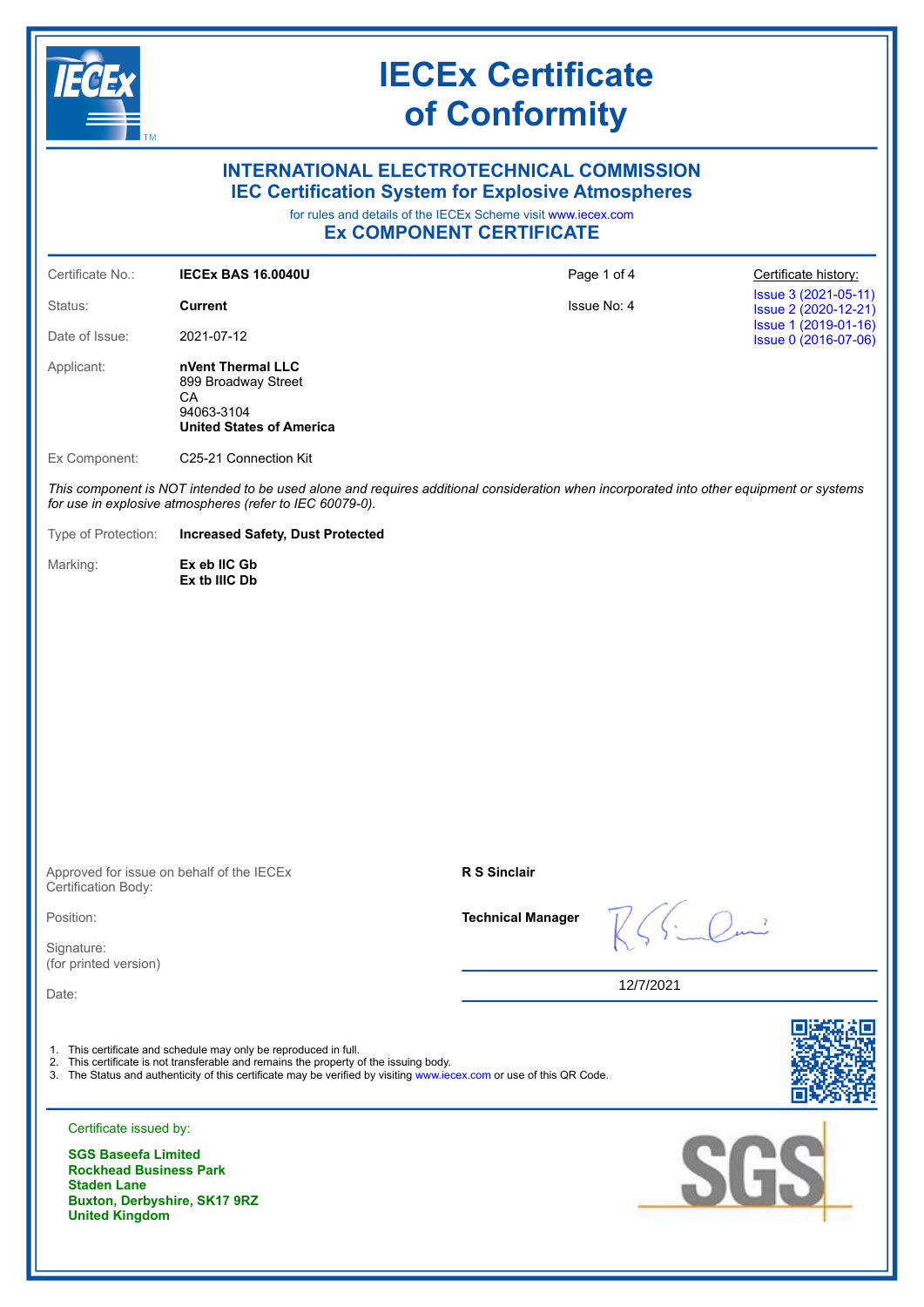

| Certificate No.:                                            | <b>IECEX BAS 16.0040U</b>                                                                                                                                     | Page 2 of 4                                                                                                                                                                                                                                                                                                                                                                                                                                      |  |
|-------------------------------------------------------------|---------------------------------------------------------------------------------------------------------------------------------------------------------------|--------------------------------------------------------------------------------------------------------------------------------------------------------------------------------------------------------------------------------------------------------------------------------------------------------------------------------------------------------------------------------------------------------------------------------------------------|--|
| Date of issue:                                              | 2021-07-12                                                                                                                                                    | Issue No: 4                                                                                                                                                                                                                                                                                                                                                                                                                                      |  |
| Manufacturer:                                               | nVent Thermal LLC<br>899 Broadway Street<br>CА<br>94063-3104<br><b>United States of America</b>                                                               |                                                                                                                                                                                                                                                                                                                                                                                                                                                  |  |
| Additional<br>manufacturing<br>locations:                   | nVent Thermal LLC<br>Plant 5 Facility<br>Av. Industrial Falcon Lotes, 6 al 8 S/N<br>Parque Industrial del Norte<br>Reynosa Tampaulipas 88736<br><b>Mexico</b> |                                                                                                                                                                                                                                                                                                                                                                                                                                                  |  |
|                                                             | Rules, IECEx 02 and Operational Documents as amended                                                                                                          | This certificate is issued as verification that a sample(s), representative of production, was assessed and tested and found to comply with the<br>IEC Standard list below and that the manufacturer's quality system, relating to the Ex products covered by this certificate, was assessed and<br>found to comply with the IECEx Quality system requirements. This certificate is granted subject to the conditions as set out in IECEx Scheme |  |
| <b>STANDARDS:</b><br>to comply with the following standards | The equipment and any acceptable variations to it specified in the schedule of this certificate and the identified documents, was found                       |                                                                                                                                                                                                                                                                                                                                                                                                                                                  |  |
| IEC 60079-0:2017<br>Edition: 7.0                            | Explosive atmospheres - Part 0: Equipment - General requirements                                                                                              |                                                                                                                                                                                                                                                                                                                                                                                                                                                  |  |
| IEC 60079-31:2013<br>Edition:2                              | Explosive atmospheres - Part 31: Equipment dust ignition protection by enclosure "t"                                                                          |                                                                                                                                                                                                                                                                                                                                                                                                                                                  |  |
| IEC 60079-7:2017<br>Edition: 5.1                            | Explosive atmospheres - Part 7: Equipment protection by increased safety "e"                                                                                  |                                                                                                                                                                                                                                                                                                                                                                                                                                                  |  |
|                                                             | This Certificate does not indicate compliance with safety and performance requirements<br>other than those expressly included in the Standards listed above.  |                                                                                                                                                                                                                                                                                                                                                                                                                                                  |  |
| <b>TEST &amp; ASSESSMENT REPORTS:</b>                       | A sample(s) of the equipment listed has successfully met the examination and test requirements as recorded in:                                                |                                                                                                                                                                                                                                                                                                                                                                                                                                                  |  |
| Test Renorts:                                               |                                                                                                                                                               |                                                                                                                                                                                                                                                                                                                                                                                                                                                  |  |

est Reports:

[GB/BAS/ExTR16.0087/00](https://www.iecex-certs.com/deliverables/REPORT/19202/view) [GB/BAS/ExTR18.0101/00](https://www.iecex-certs.com/deliverables/REPORT/20184/view) [GB/BAS/ExTR20.0176/00](https://www.iecex-certs.com/deliverables/REPORT/69408/view) [GB/BAS/ExTR21.0060/00](https://www.iecex-certs.com/deliverables/REPORT/73017/view)

Quality Assessment Reports:

[GB/SIR/QAR09.0018/13](https://www.iecex-certs.com/deliverables/REPORT/64863/view) [GB/SIR/QAR09.0018/14](https://www.iecex-certs.com/deliverables/REPORT/71103/view)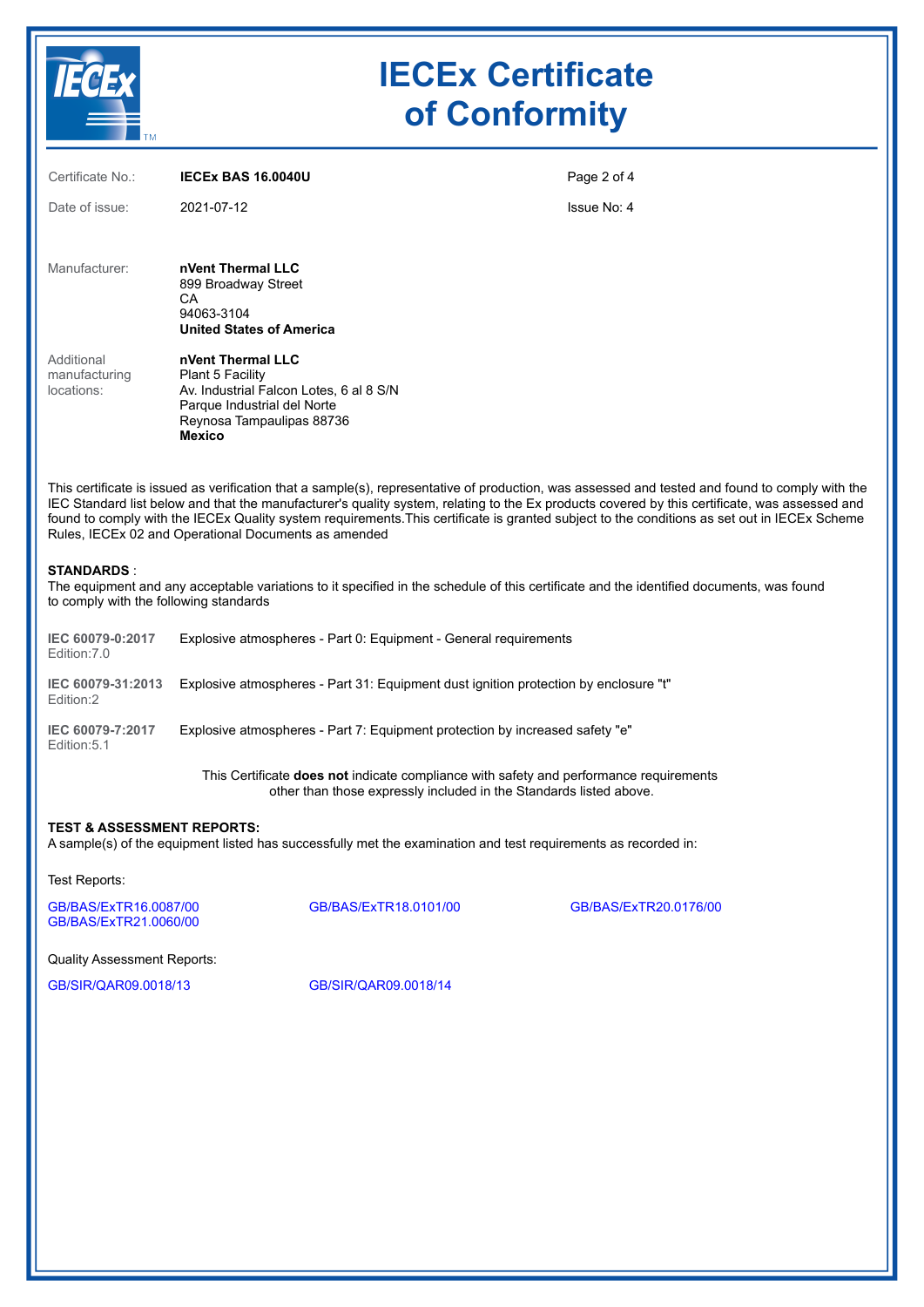

Certificate No.: **IECEx BAS 16.0040U**

Date of issue: 2021-07-12

Page 3 of 4

Issue No: 4

#### **Ex Component(s) covered by this certificate is described below:**

The C25-21 connection kit is for use with parallel trace heating systems to provide an appropriate connection and insulation for parallel trace heating cable into an Ex certified enclosure. It comprises heat shrink tubing and a M25 cable gland to IECEx PTB 14.0027X.

The kit contains:

- 1 gland
- 2 grommets
- 1 locknut
- 1 C1 Core Sealer
- 1 insulation sleeve (green/yellow) for insulating the braid/ground wire.

### **SCHEDULE OF LIMITATIONS:**

1. The service temperature of the C25-21 connection kit is -55°C to +110°C.

2. When the C25-21 connection kit is used, it shall be mounted to an enclosure in accordance with the manufacturer's instructions. 3. The installer is to carry out a dielectric strength test on the Ex equipment in which the C25-21 connection kit is fitted. No dielectric breakdown shall occur. (Alternatively an insulation resistance test may be undertaken in accordance with IEC 60079-30-2).